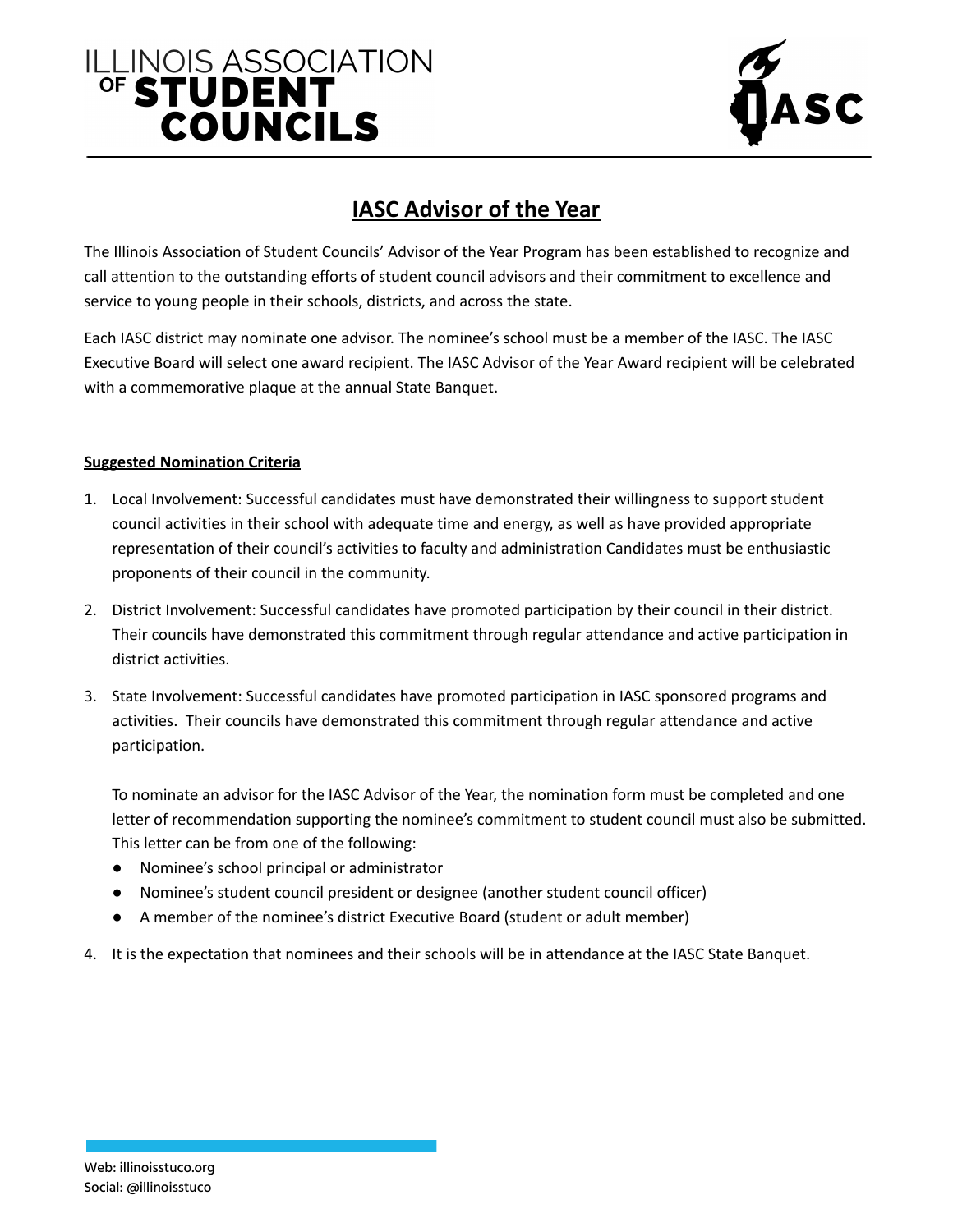## **IASC Advisor of the Year Award**

**NOMINEE INFORMATION**

| Is the nominee the primary adult supervising student council in their school? _______________       |                                                                                                        |
|-----------------------------------------------------------------------------------------------------|--------------------------------------------------------------------------------------------------------|
| Number of years serving as a Student Council Advisor at the local level: __________________________ |                                                                                                        |
|                                                                                                     |                                                                                                        |
| Please attach a letter of recommendation along with the application and Activities Worksheet.       |                                                                                                        |
|                                                                                                     |                                                                                                        |
| Applications must be postmarked no later than March 25, 2022.                                       |                                                                                                        |
| Please send application to:                                                                         | <b>Gary Clark</b><br><b>IASC Executive Director</b><br>96 Stonebridge Bluff Dr.<br>Maryville, IL 62062 |
| Or submit via email to:                                                                             | gclark51@yahoo.com                                                                                     |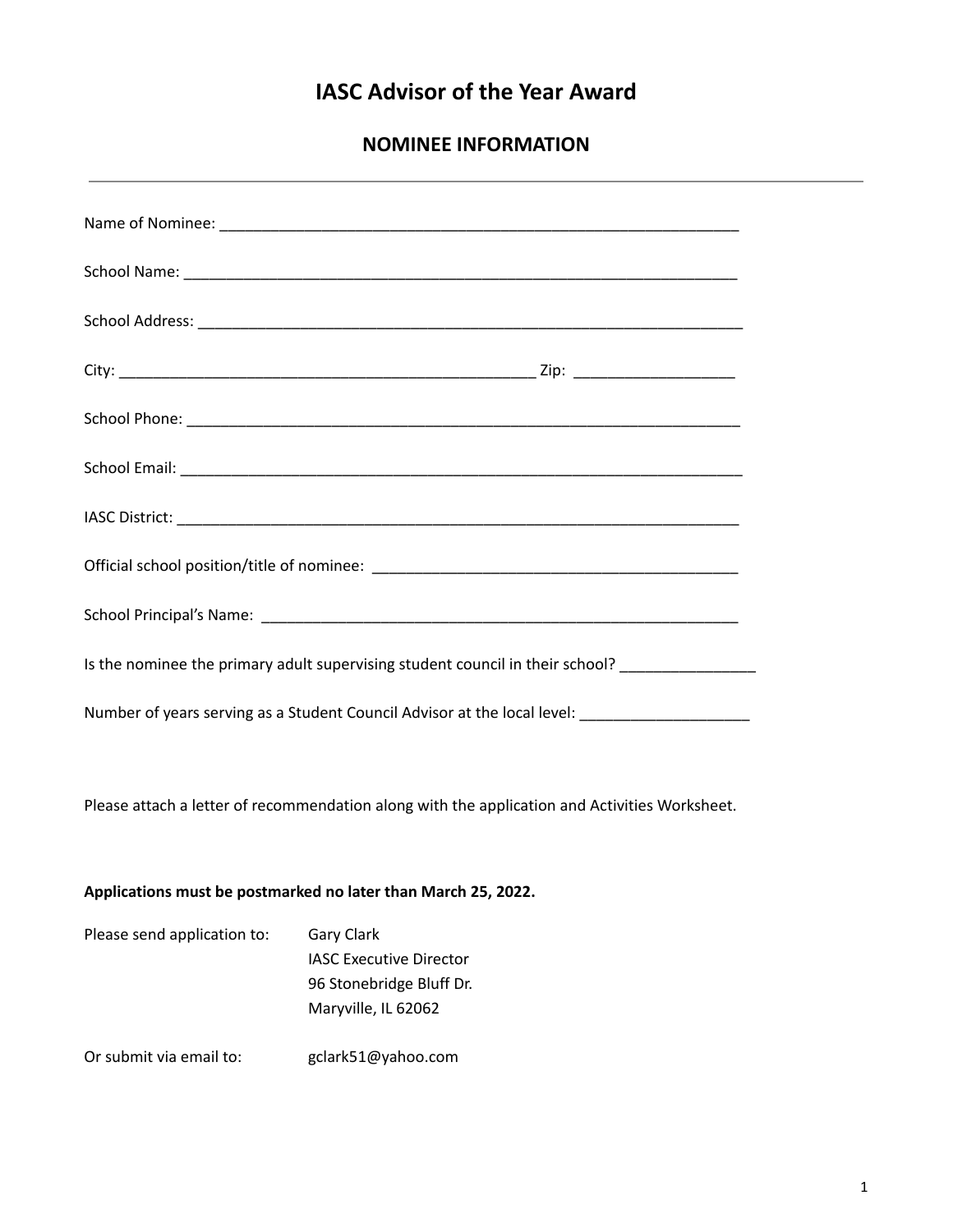### **Activities Worksheet for IASC Advisor of the Year**

#### **Nominee:**

*Activities/Honors/Awards/Recognitions listed should have taken place from 2021 IASC Convention to 2022 IASC Convention*

**Local Student Council Activities:** (Use given space only)

- Identify up to ten of the most important activities/projects sponsored by your student council
- Identify the outcome each one had on the intended audience (council/student body, etc.)

Activity Name: Name and Activity Name and Activity Name and Activity Name and Activity Name and Activity Name and Activity Name and Activity Name and Activity Name and Activity Name and Activity Name and Activity Name and

Date: \_\_\_\_\_\_\_\_\_\_\_\_\_\_\_

Highlights and Outcomes:

Activity Name:

Date: \_\_\_\_\_\_\_\_\_\_\_\_\_\_\_

Highlights and Outcomes:

Activity Name: 1988 and 2008 and 2008 and 2008 and 2008 and 2008 and 2008 and 2008 and 2008 and 2008 and 2008 and 2008 and 2008 and 2008 and 2008 and 2008 and 2008 and 2008 and 2008 and 2008 and 2008 and 2008 and 2008 and

Date: \_\_\_\_\_\_\_\_\_\_\_\_\_\_\_

Highlights and Outcomes:

Activity Name:

Date: \_\_\_\_\_\_\_\_\_\_\_\_\_\_\_

Highlights and Outcomes: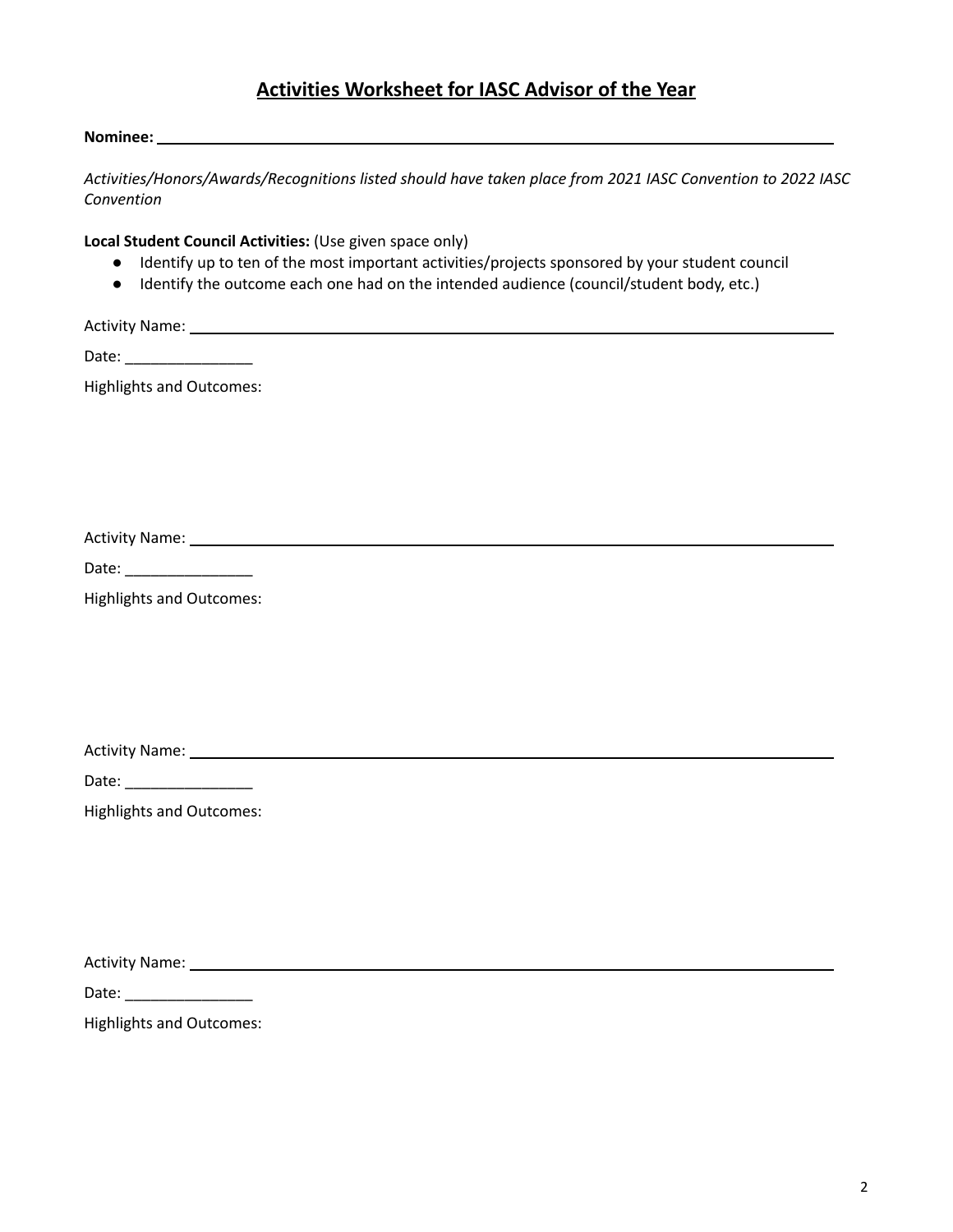| Date: __________________        |
|---------------------------------|
| <b>Highlights and Outcomes:</b> |
|                                 |
|                                 |
|                                 |
|                                 |
|                                 |
| <b>Highlights and Outcomes:</b> |
|                                 |
|                                 |
|                                 |
| Date: _________________         |
| <b>Highlights and Outcomes:</b> |
|                                 |
|                                 |
|                                 |
|                                 |
| Date: __________________        |
| <b>Highlights and Outcomes:</b> |
|                                 |
|                                 |
|                                 |
|                                 |
| Date: __________________        |
| <b>Highlights and Outcomes:</b> |
|                                 |
|                                 |
|                                 |
|                                 |
| Date: __________________        |
| <b>Highlights and Outcomes:</b> |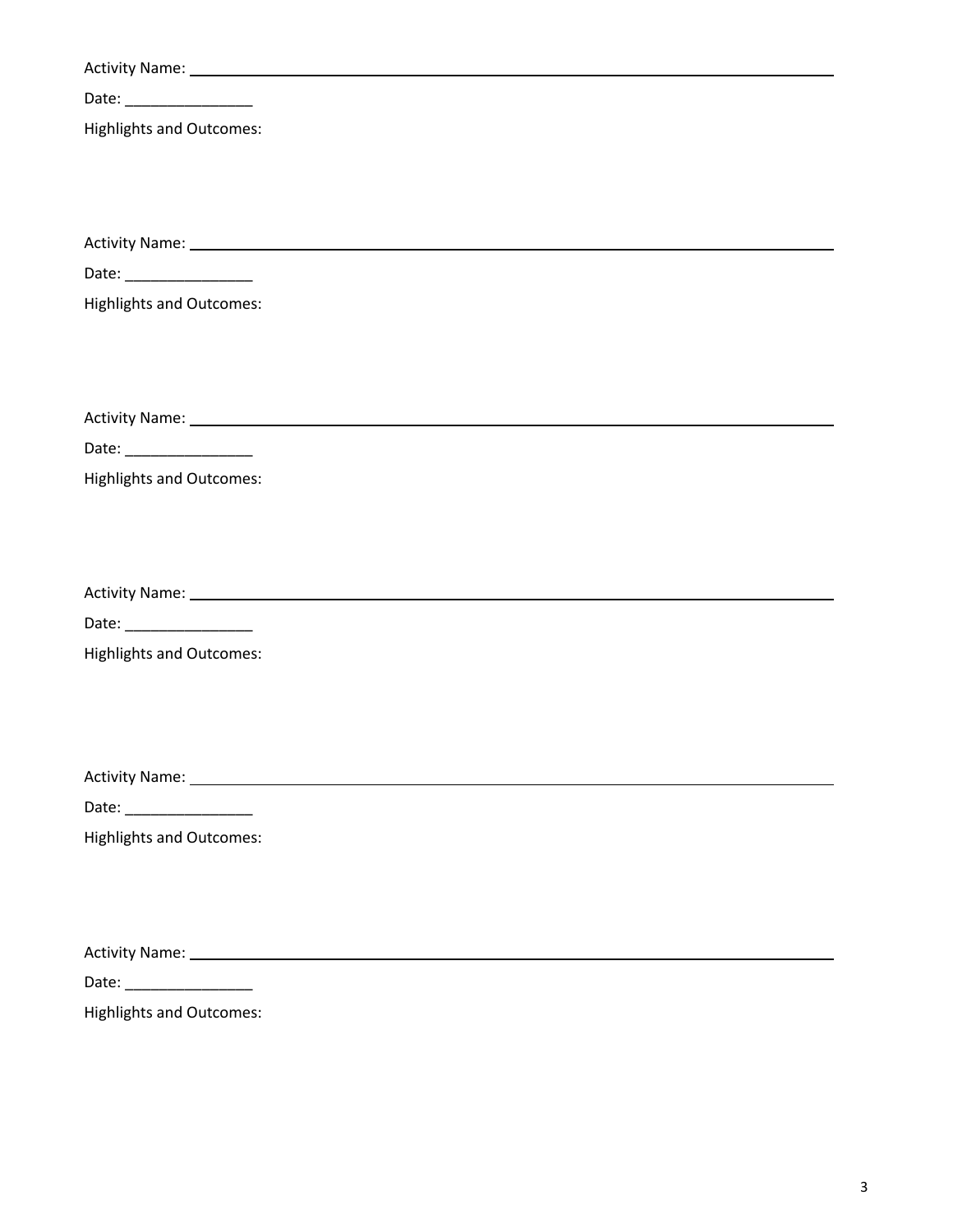#### **District Student Council Activities:** (Use given space only)

● Identify up to five of the most important student council activities within your district that you have participated in, directed, and/or district positions you have held.

Activity Name:

Date: \_\_\_\_\_\_\_\_\_\_\_\_\_\_\_

Highlights and Outcomes:

Activity Name:

Date: \_\_\_\_\_\_\_\_\_\_\_\_\_\_\_

Highlights and Outcomes:

Activity Name:

Date: \_\_\_\_\_\_\_\_\_\_\_\_\_\_\_

Highlights and Outcomes:

Activity Name:

Date: \_\_\_\_\_\_\_\_\_\_\_\_\_\_\_

Highlights and Outcomes:

Activity Name:

Date: \_\_\_\_\_\_\_\_\_\_\_\_\_\_\_

Highlights and Outcomes: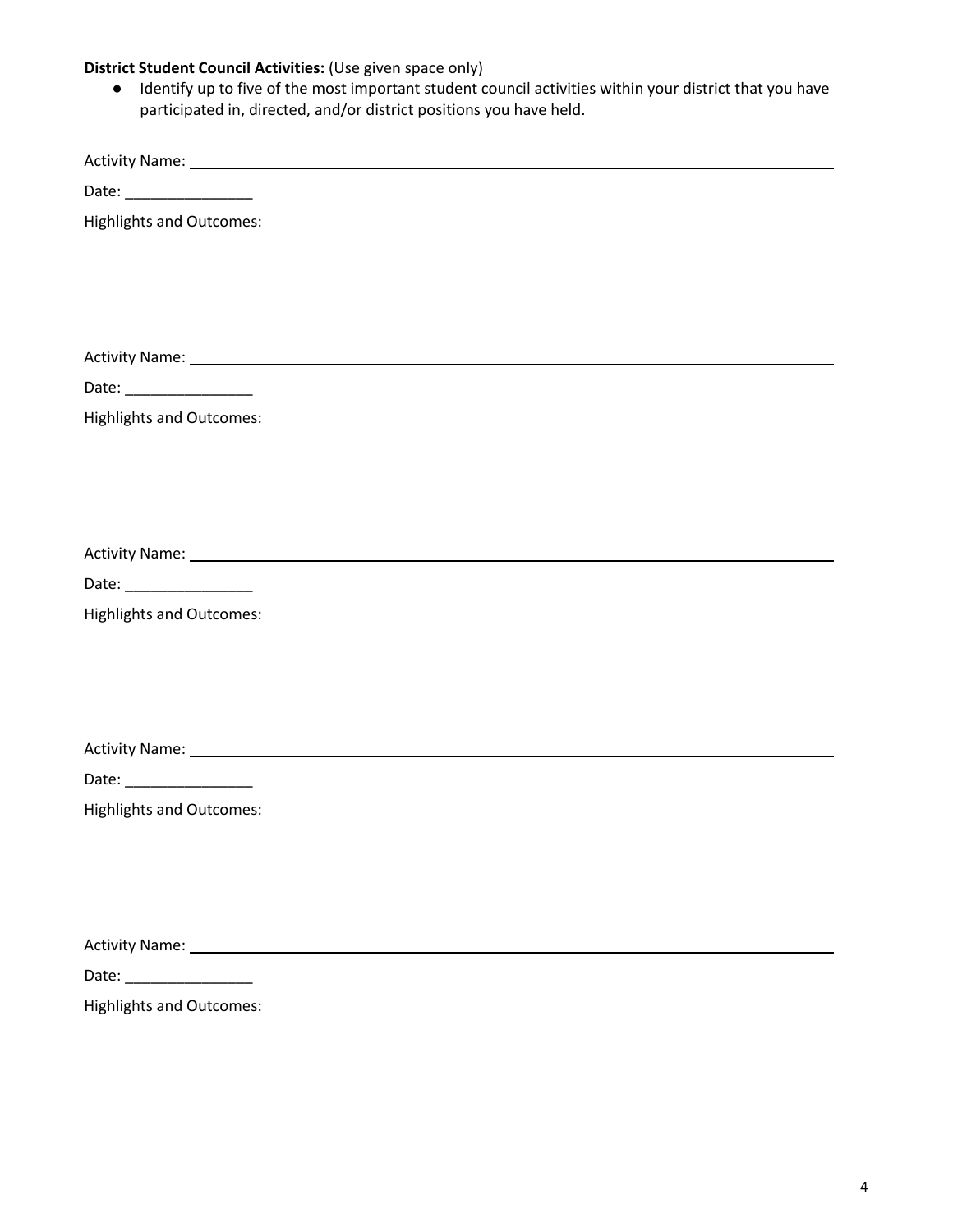#### **State Student Council Activities:** (Use given space only)

● Identify up to five of the most important student council activities within your state that you have participated in, directed, and/or state positions you have held.

Activity Name:

Date: \_\_\_\_\_\_\_\_\_\_\_\_\_\_\_

Highlights and Outcomes:

Activity Name:

Date: \_\_\_\_\_\_\_\_\_\_\_\_\_\_\_

Highlights and Outcomes:

Activity Name:

Date: \_\_\_\_\_\_\_\_\_\_\_\_\_\_\_

Highlights and Outcomes:

Activity Name:

Date: \_\_\_\_\_\_\_\_\_\_\_\_\_\_\_

Highlights and Outcomes:

Activity Name:

Date: \_\_\_\_\_\_\_\_\_\_\_\_\_\_\_

Highlights and Outcomes: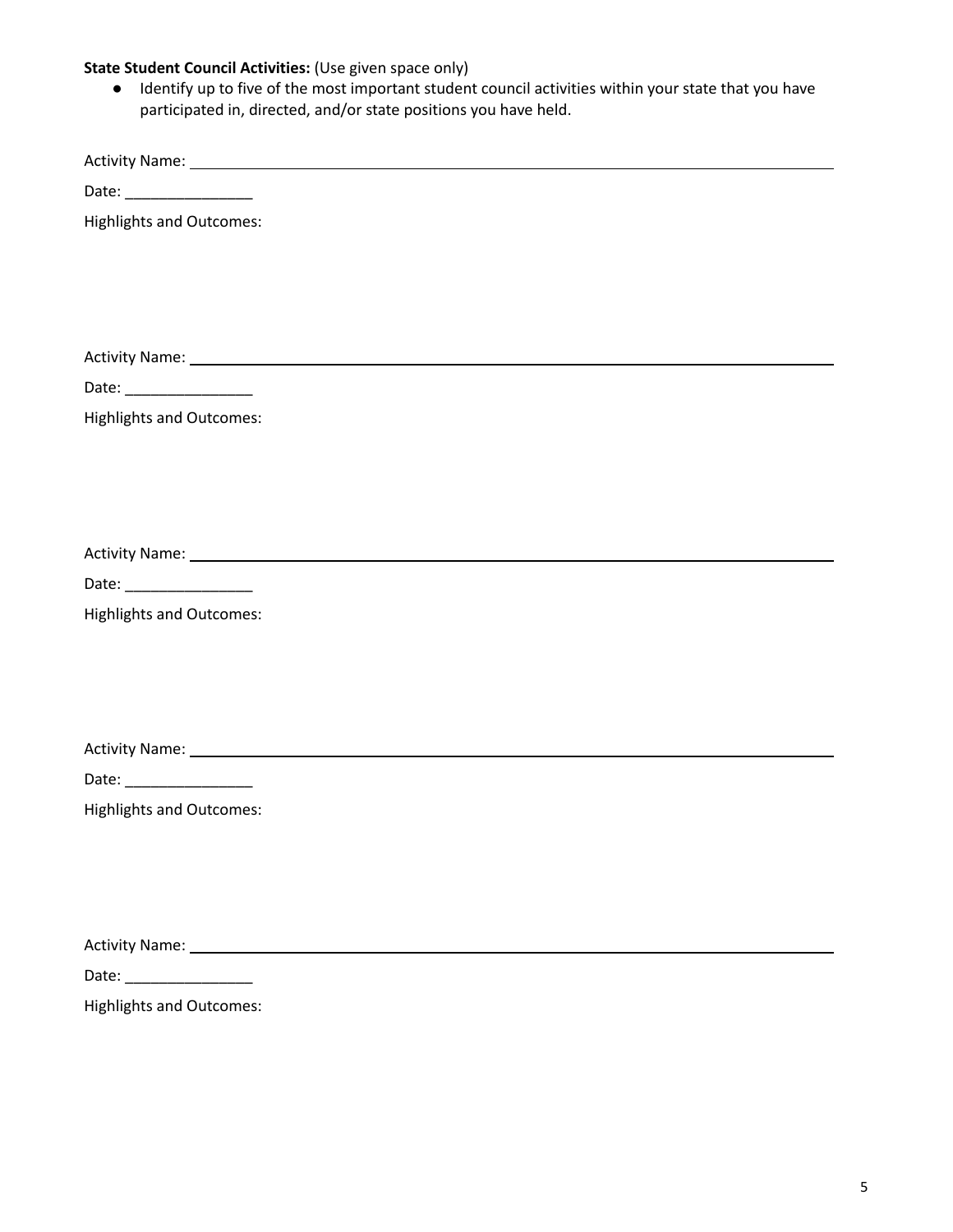#### **Honors/Awards/Recognition:** (Use given space only)

● List up to five honors, awards, and/or recognitions you have received that directly relate to your involvement in student council or education.

Recognition Name:

Date: \_\_\_\_\_\_\_\_\_\_\_\_\_\_\_

Purpose of Recognition and Why

Recognition Name:

Date: \_\_\_\_\_\_\_\_\_\_\_\_\_\_\_

Purpose of Recognition and Why

Recognition Name:

Date: \_\_\_\_\_\_\_\_\_\_\_\_\_\_\_

Purpose of Recognition and Why

Recognition Name: 1988 Contract Contract Contract Contract Contract Contract Contract Contract Contract Contract Contract Contract Contract Contract Contract Contract Contract Contract Contract Contract Contract Contract C

Date: \_\_\_\_\_\_\_\_\_\_\_\_\_\_\_

Purpose of Recognition and Why

Recognition Name:

Date: \_\_\_\_\_\_\_\_\_\_\_\_\_\_\_

Purpose of Recognition and Why